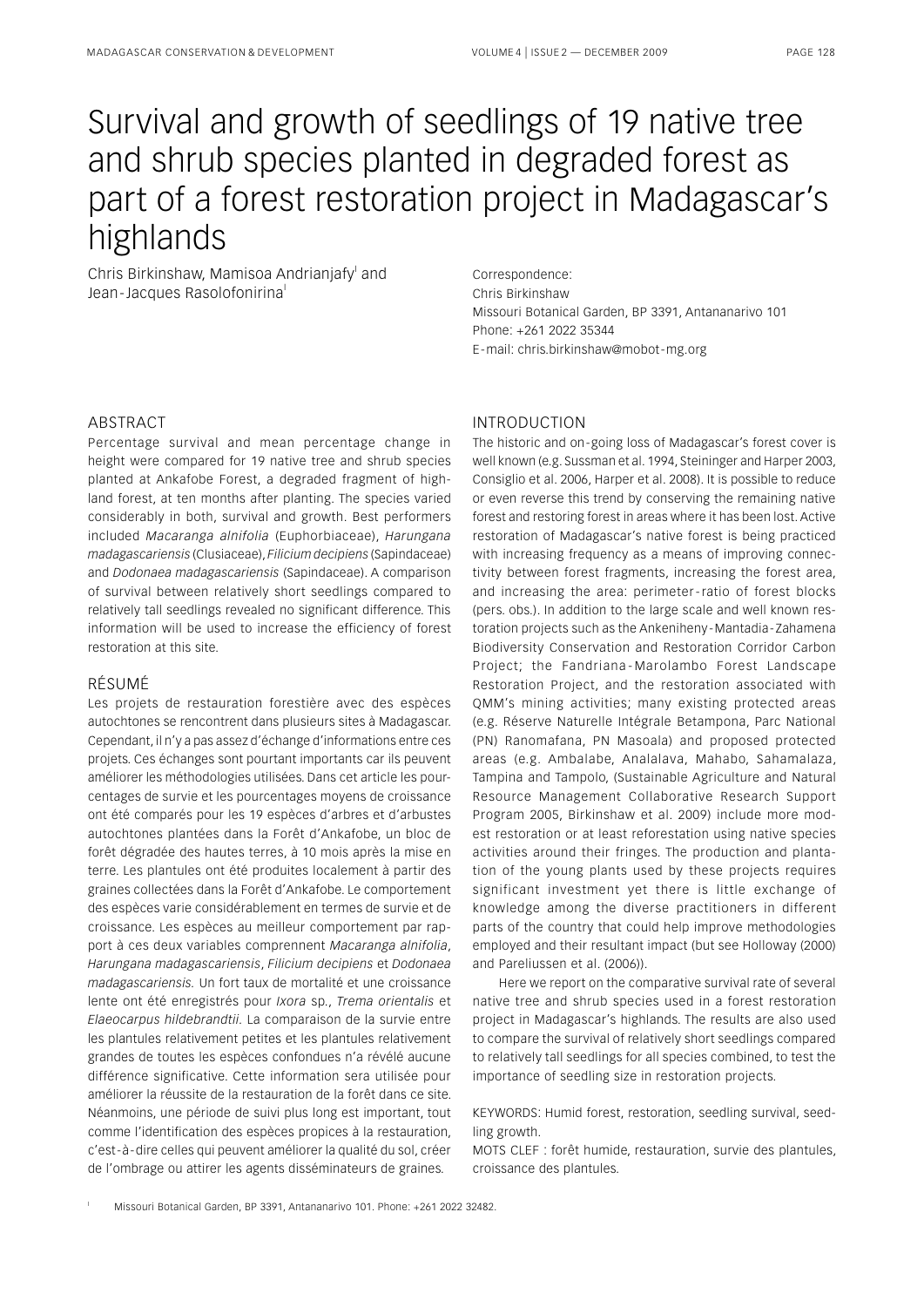

Madagascar Conservation & Development is the journal of Madagascar Wildlife Conservation (MWC) and the Jane Goodall Institute (JGI Switzerland). It is produced in these institutions' own responsibility.

All the Issues and articles are freely available at http://www.mwc-info.net/en/services/journal.htm

Contact Journal MCD info@journalmcd.net for general inquiries MCD funding@journalmcd.net for supporting the journal

Journal Madagascar Conservation & Development Institute and Museum of Anthropology University of Zurich Winterthurerstrasse 190 CH-8057 Zurich, Switzerland



contact@mwc-info.net for general inquiries

Postfach 2701 CH-8021 Zürich, Switzerland

Logement 11, Cité Andohaniato Antananarivo 101, Madagascar



info@janegoodall.ch for general inquiries JGI

Jane Goodall Institute Schweiz Postfach 2807 8033 Zürich Switzerland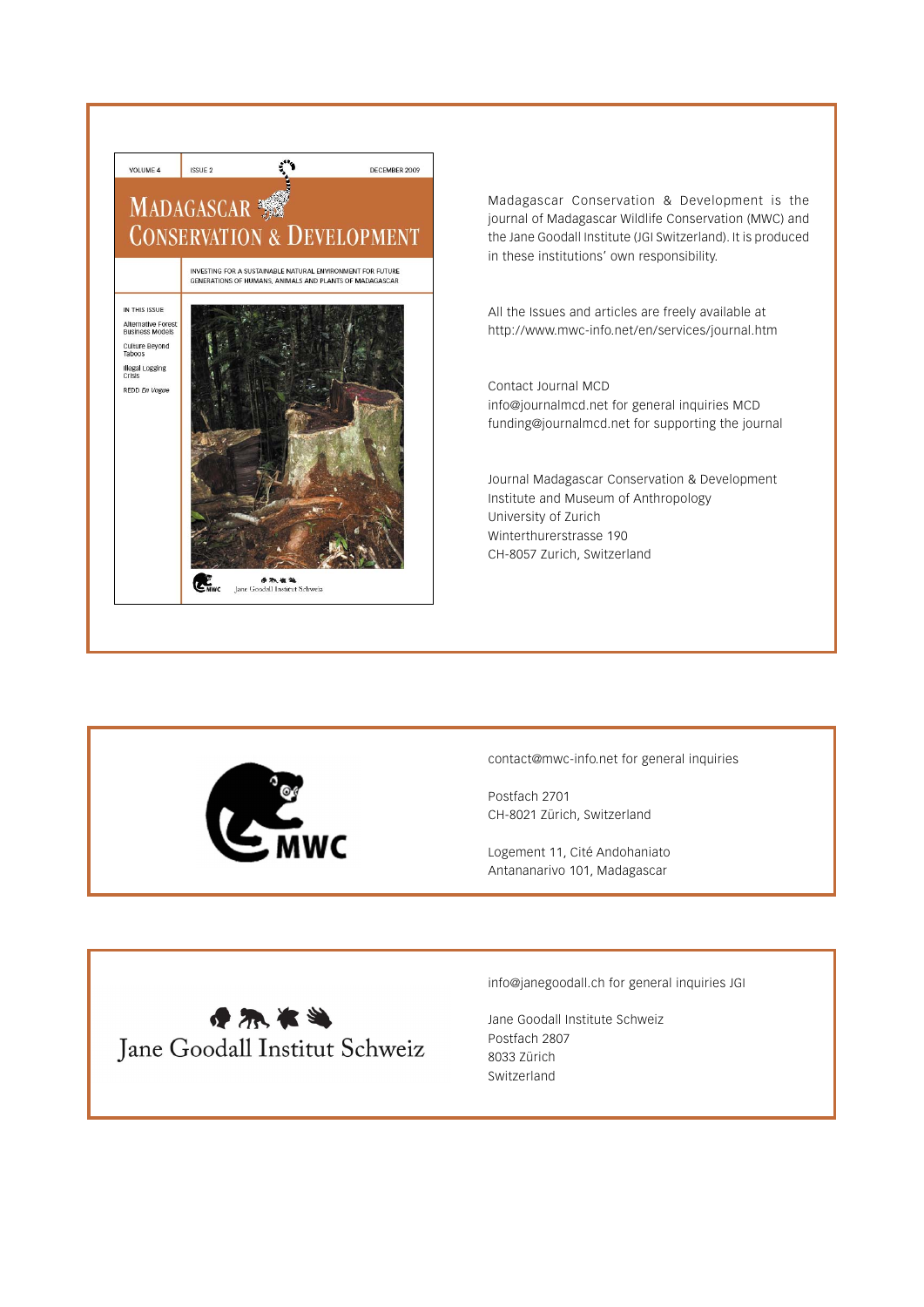#### METHODS

STUDY SITE. This research was conducted in the Ankafobe Forest (E47° 11', S18° 06', elevation 1,475 m), a 33 ha forest fragment, located adjacent to Route Nationale (RN) 4 on the Tampoketsa of Ankazobe, 30 km northwest of Ankazobe, at Point Kilométrique (PK) 132, in Ankazobe Commune (Figure 1). The site is about 12 km west of Réserve Spéciale (RS) Ambohitantely, and can be considered an outlier of this large forest remnant because of its similar flora and proximity (pers. obs.). The Ankafobe Forest consists of fragments of humid evergreen forest (Moat and Smith 2007) located within a number of adjacent valleys. The forest is surrounded by anthropogenic grassland dominated by *Trachypogon spicatus*, *Loudetia simplex* and *Aristida similis*  (Poaceae). Within the valleys, the forest is relatively sheltered from the strong winds that blow over the Tampoketsa's grasslands and stoke the wild fires that annually burn large areas within this commune (Ratsirarson and Goodman 2000). The former extent of forest on Madagascar's highlands remains unclear but certainly the remaining fragments were once larger as is testified by the occasional presence of trees surviving some distance from the current forest:grassland boundary. All easily accessible parts of the Ankafobe Forest, amounting to approximately 80 % of its area, were commercially exploited for timber in 2002 and then around 30 % of the remaining forest was burnt in 2003 when grassland fires penetrated the degraded vegetation (pers. obs.).

According to Cornet (1974), the climate at Ankafobe Forest can be classified as sub - humid with mists. Two distinct seasons occur; wet and hot between November and April, and dry and cool between May and October. Mean total average annual precipitation measured at RS Ambohitantely is 1,850 mm, with 85 % falling during the wet season. The highest average monthly temperature (23.7 ºC) occurs in November, and the lowest (13.5 ºC) in August. Fogs are particularly frequent in the dry and



cool season (Ratsirarson and Goodman 2000, Pareliussen et al. 2006). The soil at Ankafobe Forest is an acid red laterite with high clay content (Ratsirarson and Goodman 2000).

Missouri Botanical Garden, in collaboration with a local, non - governmental association - *Fikambanana Miaro ny Sohisika eto Tampoketsana* (FMST), as well as the *Cantonnement de l'Environnement, des Forêts et du Tourisme* at Ankazobe, and the *École Supérieure des Sciences Agronomiques, Département des Eaux et Forêts, Université d'Antananarivo,* has been implementing since 2004 a program of activities aimed at studying, conserving, and expanding the Ankafobe Forest. This site is important because it contains much of the remaining population of the critically endangered tree *Schizolaena tampoketsana* (Sarcolaenaceae – known locally as *Sohisika*) (Figure 2). We aim to promote the auto - regeneration of the forest at this site by preventing further burning using means of fire breaks and fire patrols. In addition, we are actively attempting to restore parts of the forest that have been burnt and transformed into thicket, shrub - or grassland and therefore have limited potential for auto - regeneration, by planting young plants of native tree and shrub species.

PLANTS USED FOR RESTORATION. In January 2008, a total of 3,500 seedlings from 19 different native species of trees and shrubs were planted (Table 1) in parts of the Ankafobe Forest that had been burnt previously. There was no target list of species and the species used were those for which ripe seed samples could be collected from within the Ankafobe Forest during 2006 and 2007. The species sampled included both heliophiles and sciaphiles. The seedlings had been raised in the Projects' nursery, located at Firarazana (the village closest to Ankafobe Forest (Figure 1)). This outdoor nursery consists of shaded propagation beds constructed of local materials including logs to define the beds and bamboo culms to provide shade. Care was taken to collect ripe seeds. The seeds were cleaned by removing from fruit and washing, checked for obvious signs of predation such as small holes made by insects, and sown immediately into shaded seed beds filled with compost composed of one third well rotted manure, one third river sand and one third dark humus - rich soil collected from the top soil of the forest. When the seedlings had at least one real leaf they were transplanted into polyethylene pots containing compost and grown in shaded nursery beds until two months prior to planting out, when the shade was gradually removed to habituate the plants to full exposure to sunlight. When planted, the seedlings were between 8 to 20 months old, with height ranging from three centimeters to 48 centimeters. Given this very wide range of sizes, it was decided to assess the importance of seedling size on survival (but see Analysis).

PLANTING. The seedlings were planted on the upper slopes of a valley that previously had been forest but now, because of repeated burning over several decades, has been transformed to wooded grassland (as defined by White 1987). This vegetation differs from the surrounding anthropogenic grassland by the presence of occasional trees (remainders from the original forest) and the high abbundance of *Pteridium aquilinum* (Dennstaediaceae) within the herb layer. Planting was conducted early in the wet season because our previous experience has shown that seedling survival is better at this time than during the dry season. Each seedling was planted in FIGURE 1. Location of study site. <br>a large hole (dimensions: 40 cm x 40 cm x 40 cm) into which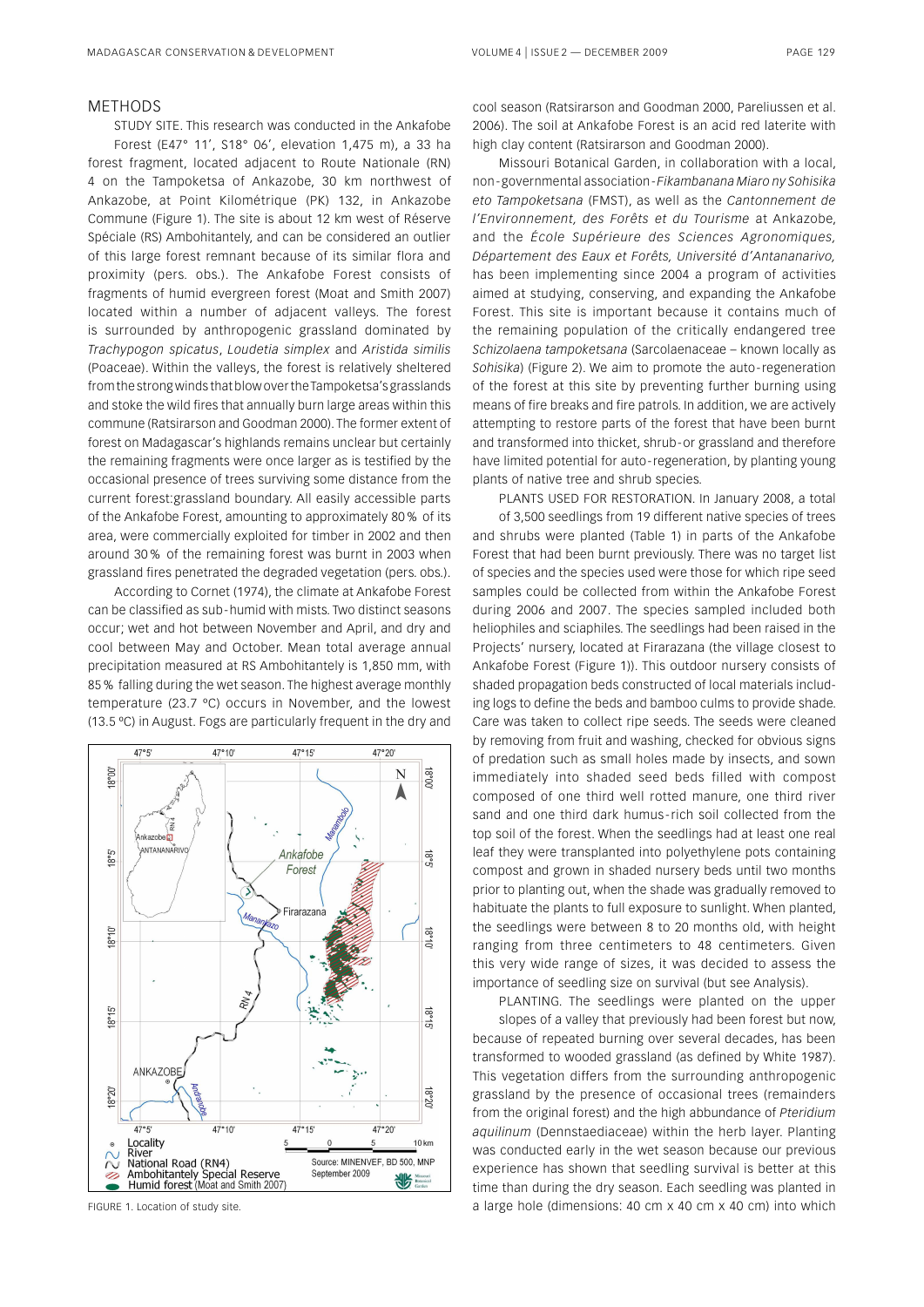

FIGURE 2. Flowering shoot of *Schizolaena tampoketsana* (photo: by kind permission of George E. Schatz).

about half a bucket of well - rotted manure had been mixed with the soil present. Plants were not watered after planting nor were they shaded or weeded because, although probably beneficial, funds were not available for these actions. Four to ten seedlings from each species were selected randomly for monitoring and marked with numbered stakes. The height of each seedling was measured at the time of planting and their survival and height measured again in November 2008, ten months after planting, at the end of the dry season during which period high mortality would be expected.

ANALYSIS. The performance of the various species was compared using the number of plants surviving after ten months, and the mean percentage change in height of living plants. In addition, while the number of seedlings studied for each species was too small to investigate the relationship between seedling height when planted and survival within species, we combined the data for all species to compare survival of relatively short seedlings and relatively tall seedlings. This was done by ranking the individuals of each species according to height when planted, and then grouping the shortest seedlings for each species into one group (mean height = 12.6 cm), and the tallest seedlings for each species into another group (mean height = 19.2 cm). The survivorship of the shortest plants was compared with the tallest plants using a X<sup>2</sup>-test (following Campbell 1989).

## RESULTS AND DISCUSSION

The percentage survival and mean percentage change in height for the 19 plant species are shown in Table 1. The species varied considerably in both survival and growth. These attributes will be related to both the physiology of the species and its adaptation to the planting environment. A combination of 100% survival and relatively rapid growth was observed for *Macaranga alnifolia*, *Harungana madagascariensis*, *Filicium decipiens* and *Dodonaea madagascariensis*. Low survival and slow growth or size reduction was observed for *Ixora* sp. (Rubiaceae), *Trema orientalis* (Celtidaceae) and *Elaeocarpus hildebrandtii* (Elaeocarpaceae). The poor performance of *Trema orientalis* (only one of four individuals survived and this became shorter because of death of the upper portion of the stem) was unexpected because this species is a succession pioneer that was expected to grow well in degraded habitats. However, Florentine (2008) also found better survival of later successional species than pioneer species in restoration experiments in

| Species                    | Family             | N               | % survival | Mean % change<br>in height of<br>survivors | Comments (mainly based on personal observation)                                                                                       |
|----------------------------|--------------------|-----------------|------------|--------------------------------------------|---------------------------------------------------------------------------------------------------------------------------------------|
| Dodonaea madagascariensis  | Sapindaceae        | 10              | 100        | 98                                         | Small shrub, leaves used to feed silkworms. Reported to be<br>an effective colonizer of burnt landscapes (Pareliuseen et al.<br>2006) |
| Harungana madagascariensis | Clusiaceae         | 6               | 100        | 96                                         | Small tree, pioneer species, bird-dispersed                                                                                           |
| Filicium decipiens         | Sapindaceae        | 10              | 100        | 75                                         | Medium tree, lemur-dispersed                                                                                                          |
| Macaranga alnifolia        | Euphorbiaceae      | 10              | 100        | 56                                         | Shrub or small tree, pioneer species                                                                                                  |
| Dracaena reflexa           | Convallariaceae    | 10              | 100        | 43                                         | Shrub, bird-dispersed                                                                                                                 |
| Aphloia theiformis         | Aphloiaceae        | $\overline{7}$  | 100        | 24                                         | Shrub, bird-dispersed, leaves used to make tisane, pioneer<br>species                                                                 |
| Ophiocolea sp.             | Bignoniaceae       | 10              | 100        | 16                                         | Shrub or small tree, lemur-dispersed                                                                                                  |
| Tambourissa purpurea       | Monimiaceae        | 10              | 100        | 6                                          | Small tree, lemur-dispersed                                                                                                           |
| Uapaca densifolia          | Euphorbiaceae      | 10              | 90         | 34                                         | Small tree, lemur-dispersed, frequent species in native forest on<br>the highlands                                                    |
| Schizolaena tampoketsana   | Sarcolaenaceae     | 10 <sup>1</sup> | 90         | 29                                         | Medium tree, threatened species                                                                                                       |
| Macphersonia gracilis      | Sapindaceae        | 10              | 90         | 25                                         | Small tree, lemur-dispersed                                                                                                           |
| Eugenia sp.                | Myrtaceae          | 10 <sup>1</sup> | 90         | 12                                         | Medium tree, lemur- and bird-dispersed                                                                                                |
| Saldinia sp.               | Rubiaceae          | 10 <sup>1</sup> | 80         | 52                                         | Shrub, bird-dispersed                                                                                                                 |
| Canarium madagascariense   | <b>Burseraceae</b> | 10              | 80         | 9                                          | Large tree, lemur-dispersed, key stone food species for lemurs                                                                        |
| Ravenea madagascariensis   | Arecaceae          | 10              | 70         | 37                                         | Medium palm, bird-dispersed                                                                                                           |
| Erythroxylum corymbosum    | Erythroxylaceae    | 10              | 60         | 27                                         | Small tree, bird-dispersed                                                                                                            |
| Ixora sp.                  | Rubiaceae          | 10              | 40         | $\overline{2}$                             | Shrub, bird-dispersed                                                                                                                 |
| Trema orientalis           | Celtidaceae        | 4               | 25         | $-68$                                      | Shrub or small tree, pioneer species, bird-dispersed                                                                                  |
| Elaeocarpus hildebrandtii  | Elaeocarpaceae     | $\overline{7}$  | 14         | 40                                         | Medium tree, lemur-dispersed                                                                                                          |

TABLE 1. Percentage survival and mean percentage change in height of survivors for 19 native species on Madagascar's highlands, ten months after planting; with comments on each species.